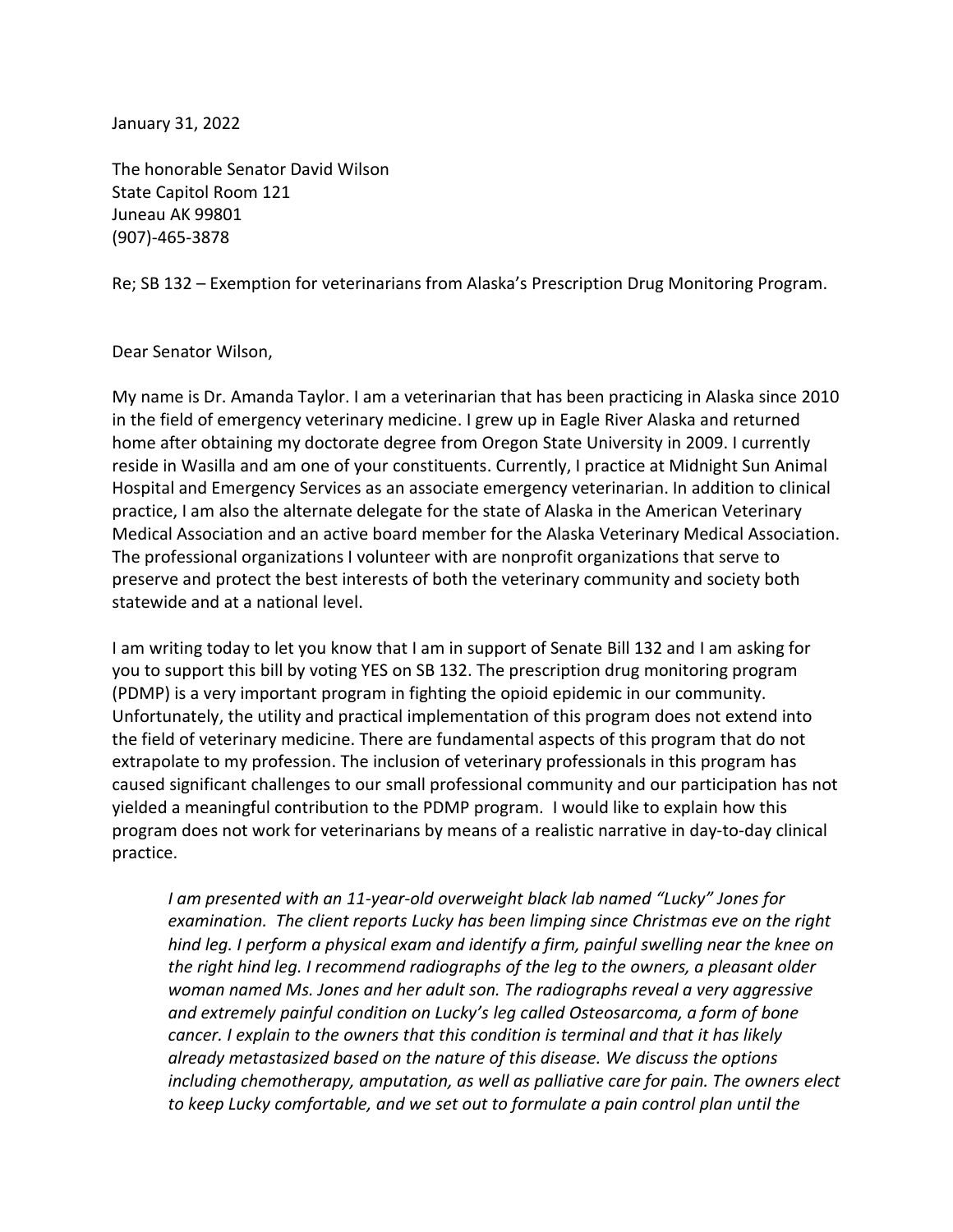*owners are ready to let Lucky go. Now, enter the practical reality of the PDMP mandates and implementation. I must now decide which client I would like to query in the PDMP database prior to prescribing the controlled pain medication for Lucky, Ms. Jones or her adult son. You see, Lucky is a dog. He has no unique identifiers like a date of birth or a social security number. Consequently, I am required to query his OWNERS personal medical information prior to dispensing the pain medication. I must choose which owner to query as there are often numerous individuals that own or present animals for care at a veterinary clinic. I choose to ask Ms. Jones for her ID and information so I may query her in the PDMP database. Ms. Jones is understandably distraught with the news and is quite frankly agitated and confused as to why her dogs doctor needs her personal information. Now, I proceed to enter her personal information into the database where I learn she has numerous previous prescriptions including pain medications, hormone replacement therapy, sleep aids and anti-anxiety medications. I noted she was using a cane in the exam room, I suspect she has some previous orthopedic issues, but I am not her doctor and feel uncomfortable with the personal information that I now have for my client, as she is not my patient. I feel as though I have violated her personal privacy rights in adhering to the mandates that affect my licensing in the state of Alaska. I do not have the knowledge or training in HIPPA that my human counterparts do, additionally, I am not familiar with all the medications listed in her query as only a small fraction of these medications are used in my profession. I decide that regardless of her personal query, Lucky is still in tremendous pain and needs his pain medication, so I prescribe his medications for two weeks and instruct her to follow up with her primary veterinarian in 2 weeks as we have seen her on an emergency basis today. I am required to report into the PDMP database the prescription for Lucky that I dispensed which takes a significant amount of time to navigate while the current wait time at the ER today is 8 hours to see a veterinarian.* 

*One week later, Ms. Jones slips on the ice and tears her ACL . She sees a human ER provider who queries the same PDMP database prior to dispensing pain medication for Ms. Jones. . This provider has extensive HIPPA privacy training as well as the medical knowledge to critically evaluate her history of drug prescriptions, interactions and abuse potential. There is no information available to this ER physician that a veterinarian prescribed her Labrador Retriever pain medication a week ago. The information that I have provided and contributed to the PDMP database is nonexistent in a query and does not help that practitioner with his care of Ms. Jones and in preventing opioid abuse.*

*Two weeks after I see Lucky and Ms. Jones, he is rechecked at his primary veterinary clinic. He is doing great on the pain medication the owner reports. Mr. Jones presents Lucky at this visit as Ms. Jones is home with a painful knee. The veterinarian that sees Lucky today decides additional pain medication is needed. Following the PDMP requirements, they now query Mr. Jones in the database. A new owner, with new information, completely independent of the query and prescriptions that I provided a week ago. It is not possible to look up Lucky in the database as animals cannot be queried. Even if we were able to query an animal, His last name and date of birth at the*